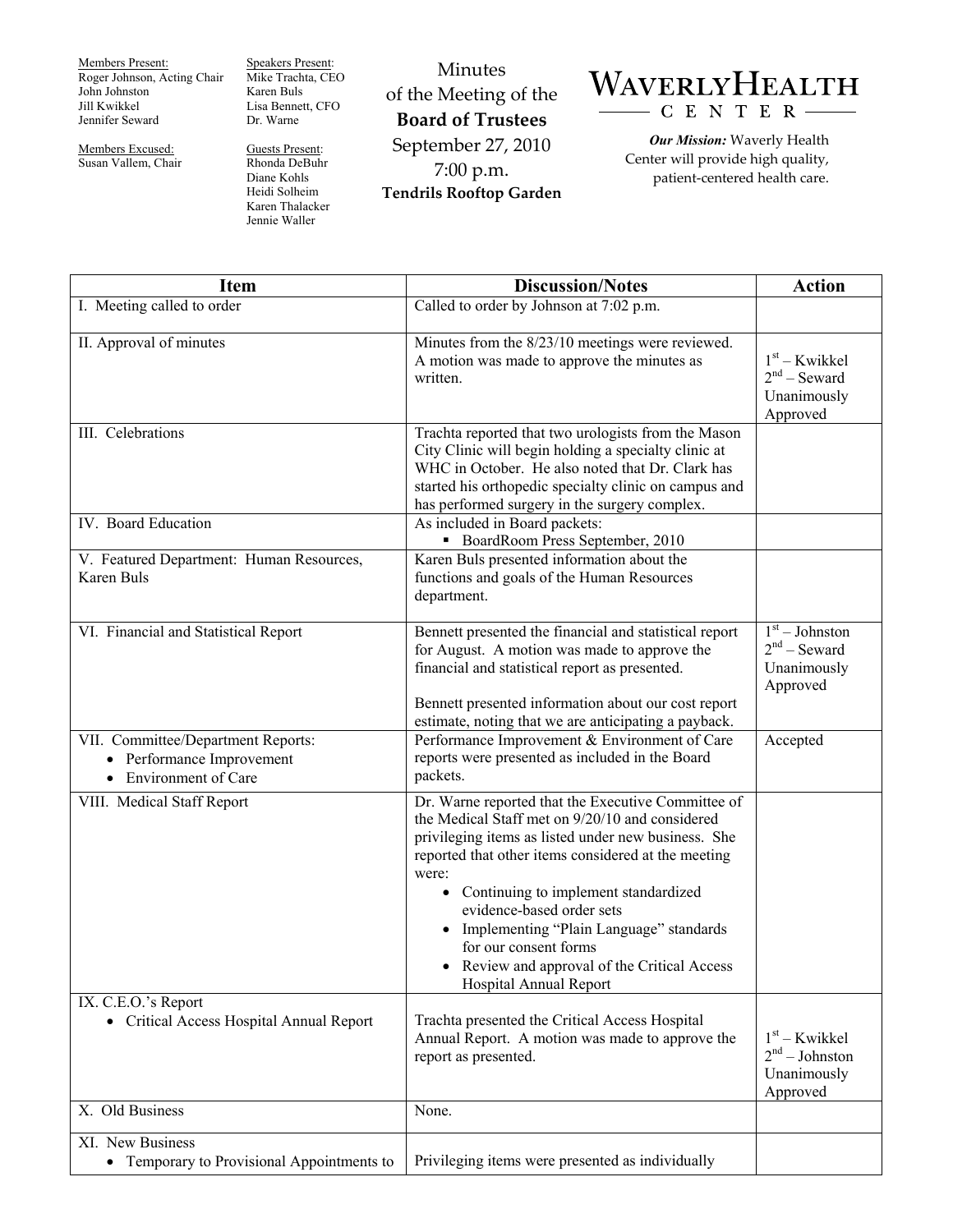| Medical Staff:<br>• Samuel Sims, CRNA - Courtesy/<br>Ancillary, Anesthesia, Nationwide<br>Anesthesia<br>• Samuel Thibodaux, CRNA - Courtesy/<br>Ancillary, Anesthesia, Nationwide<br>Anesthesia<br>• Nicole Jedlicka, DPM – Courtesy,<br>Podiatry Resident, Covenant                                                                                                                                                                                                                                                                                                                                                                                                                                                                                 | listed at left. All files have been reviewed by the<br>Executive Committee of the Medical Staff. The<br>Executive Committee recommends approval. A<br>motion was made to approve all privileging items as<br>individually considered and recommended by the<br>Executive Committee of the Medical Staff. | $1st - Johnston$<br>$2nd$ – Seward<br>Unanimously<br>Approved |
|------------------------------------------------------------------------------------------------------------------------------------------------------------------------------------------------------------------------------------------------------------------------------------------------------------------------------------------------------------------------------------------------------------------------------------------------------------------------------------------------------------------------------------------------------------------------------------------------------------------------------------------------------------------------------------------------------------------------------------------------------|----------------------------------------------------------------------------------------------------------------------------------------------------------------------------------------------------------------------------------------------------------------------------------------------------------|---------------------------------------------------------------|
| Reappointments to Medical Staff:<br>• Suzanne Bartlett, M.D. - Active, OB-<br>Gyn, WHC<br>$\blacksquare$ John Ebensberger, M.D. - Active,<br>Emergency Medicine, WHC<br>• Rocky Fletcher, CRNA - Active/<br>Ancillary, Anesthesia, WHC<br>Lawrence Liebscher, M.D. - Consulting,<br>Radiology, CVMS<br>Greg Raecker, D.O. - Consulting,<br>Radiology, CVMS<br>• Driss Cammoun, M.D. – Consulting,<br>Radiology, CVMS<br>• Dan Mulholland, M.D. - Consulting,<br>Radiology, CVMS<br>• Daniel Miller, M.D. - Consulting,<br>Ophthalmology, CVMS<br>• Claro Palma, M.D. - Consulting,<br>Rheumatology, CVMS<br>• Michael Puk, M.D. - Consulting,<br>Ophthalmology, CVMS<br>• Christopher Considine, DPM - Courtesy,<br>Podiatry, Family Foot Healthcare |                                                                                                                                                                                                                                                                                                          |                                                               |
| Continuation of Provisional Status on<br>Medical Staff:<br>• Lori Lee, D.O. – Consulting, General<br>Surgery<br>• Joseph Hart, M.D. - Consulting,<br>Otolaryngology, CVMS                                                                                                                                                                                                                                                                                                                                                                                                                                                                                                                                                                            |                                                                                                                                                                                                                                                                                                          |                                                               |
| Change of Status on Medical Staff:<br>• Lee Fagre, M.D. - Family Medicine,<br>Change from Active to Courtesy Status<br>• Jeffrey Clark, D.O. - Orthopedics,<br>Change from Consulting to Courtesy<br><b>Status</b><br>• Brenda Cooper, ARNP – Orthopedics,<br>Change from Consulting to Courtesy<br><b>Status</b>                                                                                                                                                                                                                                                                                                                                                                                                                                    |                                                                                                                                                                                                                                                                                                          |                                                               |
| Temporary Privileges on Medical Staff:<br>• Deniz Bastug, M.D. - Consulting,<br>Plastic Surgery, Renaissance Plastic<br>Surgery                                                                                                                                                                                                                                                                                                                                                                                                                                                                                                                                                                                                                      |                                                                                                                                                                                                                                                                                                          |                                                               |
| Resignation from Medical Staff:<br>$\blacksquare$ Victor Mujica, M.D. - Consulting,<br>Internal Medicine/Gastroenterology,<br>Covenant<br>• Jasjeet Sangha, M.D. - Courtesy,<br>Oncology, CVMS                                                                                                                                                                                                                                                                                                                                                                                                                                                                                                                                                       |                                                                                                                                                                                                                                                                                                          |                                                               |